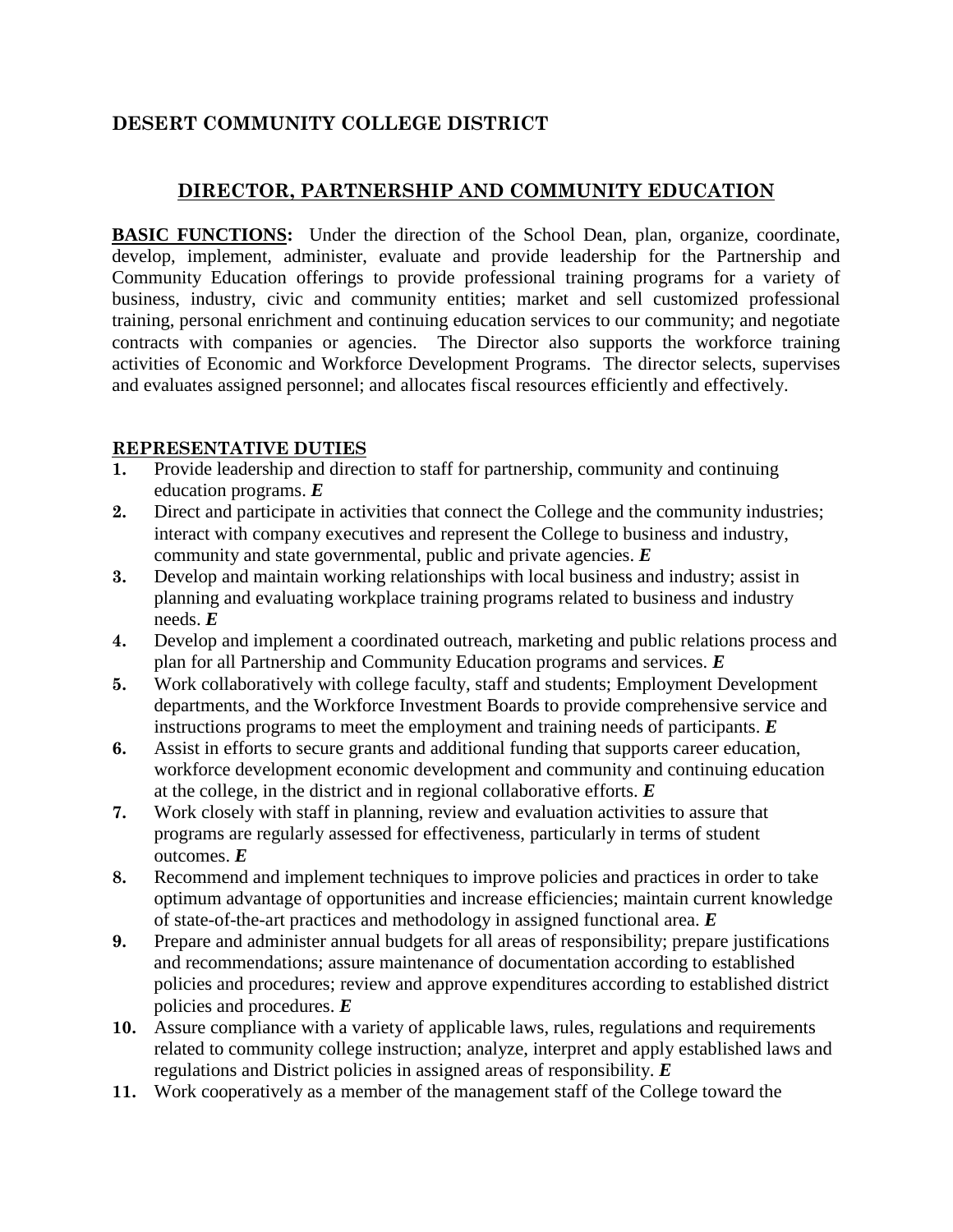### **Director, Partnership and Community Education**

achievement of its goals and objectives. *E*

- **12.** Provide leadership consistent with the mission and function of the College and District. *E*
- **13.** Recommend and implement techniques to improve department policies and practices, increase efficiency, take advantage of opportunities and maintain state-of-the- art practices, keeping abreast of current trends and practices in the field. *E*
- **14.** Conduct and attend meetings as necessary; participate on committees; represent the District at regional meetings. Maintain effective public relations with the larger community. *E*
- **15.** Lead or assist activities in generating outside funding opportunities for College programs to include but not limited to; Grant Development, Contract Development, Fund Raising and Developing Partnerships. *E*
- **16.** Select, assign, orient, train, supervise, counsel, discipline and annually evaluate the performance of direct subordinates; delegate the responsibility for supervision of indirect subordinates to subordinate supervisors to assure efficient and effective performance; develop expectations for performance and standards of excellence. *E*
- **17.** Perform other related duties as assigned.

# **KNOWLEDGE AND ABILITIES**

**Knowledge of:** Purpose, mission and goals of a community college district; District and college organization, operations and objectives; principles and practices of leadership, management and supervision; budget preparation, implementation and administration; current and innovative trends in academic, vocational, community, continuing education and contract education, including non-traditional methods of instruction; development, implementation and evaluation of partnership and community and continuing education programs; grant funding sources, procedures and processes; grant writing and administration; student retention strategies, programs and techniques; principles of training, supervision and administration; effective oral and written communication skills; marketing and business development activities; interpersonal skills including tact, patience and diplomacy,

**Ability to**: Direct the effective interface and integration of workforce development and community and continuing education; analyze complex financial, statistical and narrative data related to the workforce and community and continuing education programs; assure compliance with technical, detailed workforce preparation and community and continuing education requirements and criteria; relate effectively to people of varied academic, cultural and socioeconomic backgrounds using tact, diplomacy and courtesy; cultivate and promote positive and substantive relationships with local business and industry; prepare and administer budgets; prepare comprehensive statistical reports for submission to the state; maintain current knowledge of trends related to assigned areas of responsibility; work cooperatively in an environment of shared governance; provide leadership/support to staff involved in assigned programs and services; communicate effectively both orally and in writing; establish and maintain effective and cooperative working relationships with others; interpret, apply and explain District policies and legal regulations and requirements; select, assign, orient, train, supervise, counsel, discipline and evaluate the performance of direct subordinates.

# **EDUCATION AND EXPERIENCE:**

Any combination equivalent to: Bachelor's degree in organizational development, business administration, training or related field and three (3) years of increasingly responsible private sector experience in a related